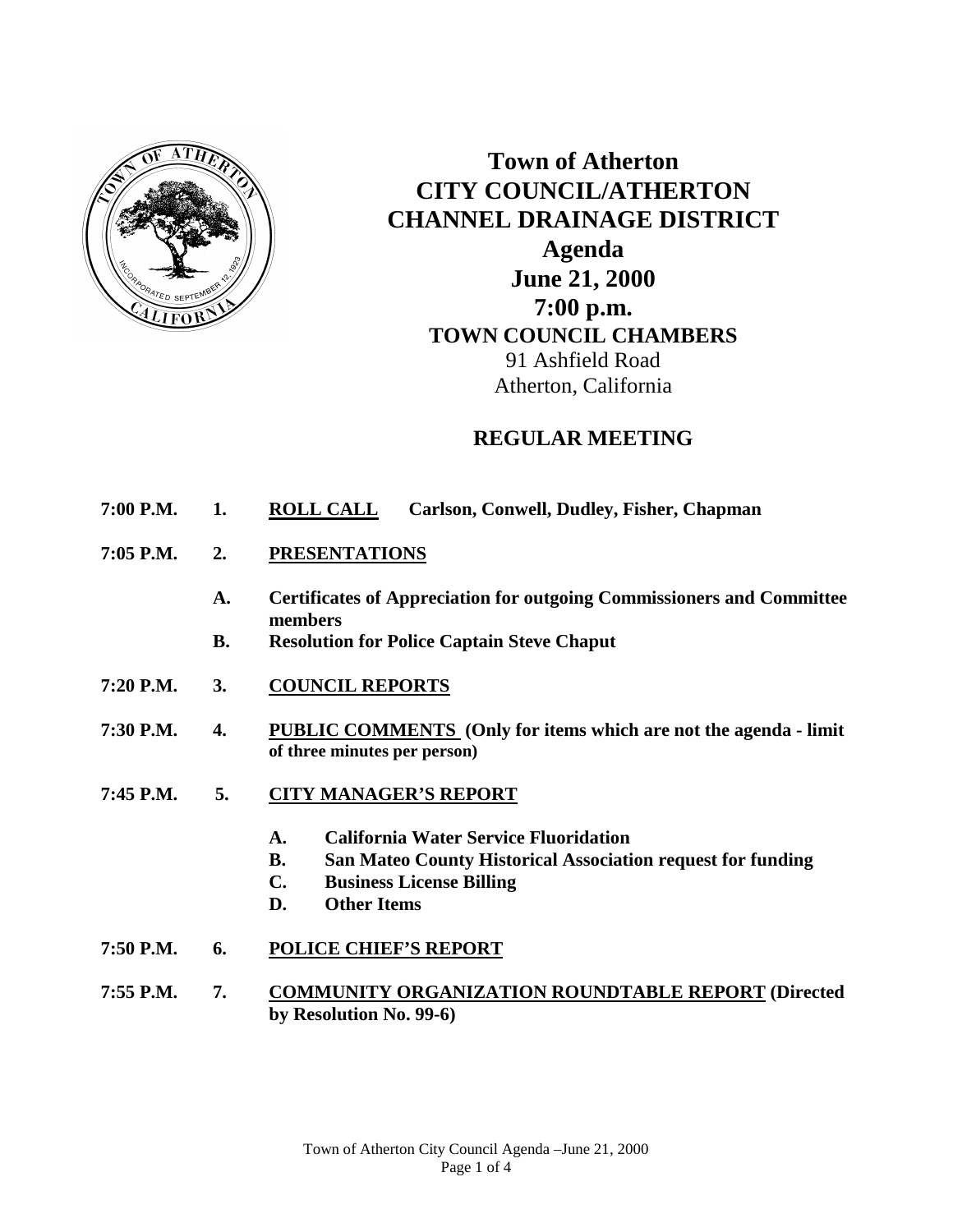**CONSENT CALENDAR (Items 8 through 14)**

- **8. MINUTES OF SPECIAL MEETINGS OF 04/05/00, 05/09/00, 05/10/00, 05/17/00, AND MINUTES OF REGULAR MEETING OF 05/17/00**
- **9. BILLS AND CLAIMS FOR MAY 13, 2000, THROUGH JUNE 16, 2000, IN THE AMOUNT OF \$ 806,688.95**
- **10. ACCEPTANCE OF WORK AND AUTHORIZATION TO RECORD NOTICE OF COMPLETION – STREET AND STORM DRAIN IMPROVEMENT,WALSH ROAD AT ALAMEDA DE LAS PULGAS, PROJECT NO. 00-001**

**Recommendation: Accept work and authorize recordation of a notice of completion – Street and Storm Drain Improvement, Walsh Road at Alameda.** 

**11. APPROVAL OF PLANS AND SPECIFICATIONS CARRIAGE HOUSE FOUNDATION DRAINAGE PROJECT** 

**Recommendation: Approve the plans and specifications for the Foundation Drainage System for the Carriage House in Holbrook-Palmer Park, Project No. 00-003.**

**12. APPROVAL OF RESOLUTION NO. 00-\_\_\_, A RESOLUTION OF THE CITY COUNCIL OF THE TOWN OF ATHERTON ADOPTING ADMINISTRATIVE PROCEDURES FOR WASTE PREVENTION, RECYCLING, AND BUY RECYCLED PRODUCTS FOR TOWN EMPLOYEES**

**Recommendation: Adopt Resolution No. 00-\_\_\_, adopting administrative procedures for waste prevention, recycling, and buy recycled products.**

**13. APPROVAL OF AN EXTENSION AND AMENDMENT TO THE PROFESSIONAL SERVICES AGREEMENT BETWEEN THE TOWN OF ATHERTON AND NEAL MARTIN & ASSOCIATES**

**Recommendation: Approve the extension of a Professional Services Agreement between the Town of Atherton and Neal Martin & Associates for planning services for FY 2000/2001.**

## **14. APPROVAL OF IMPROVEMENTS TO THE ATHERTON LIBRARY**

**Recommendation: Approve the request from the Atherton Library Branch Manager for improvements to the Library's electrical system and the replacement of the water heater.**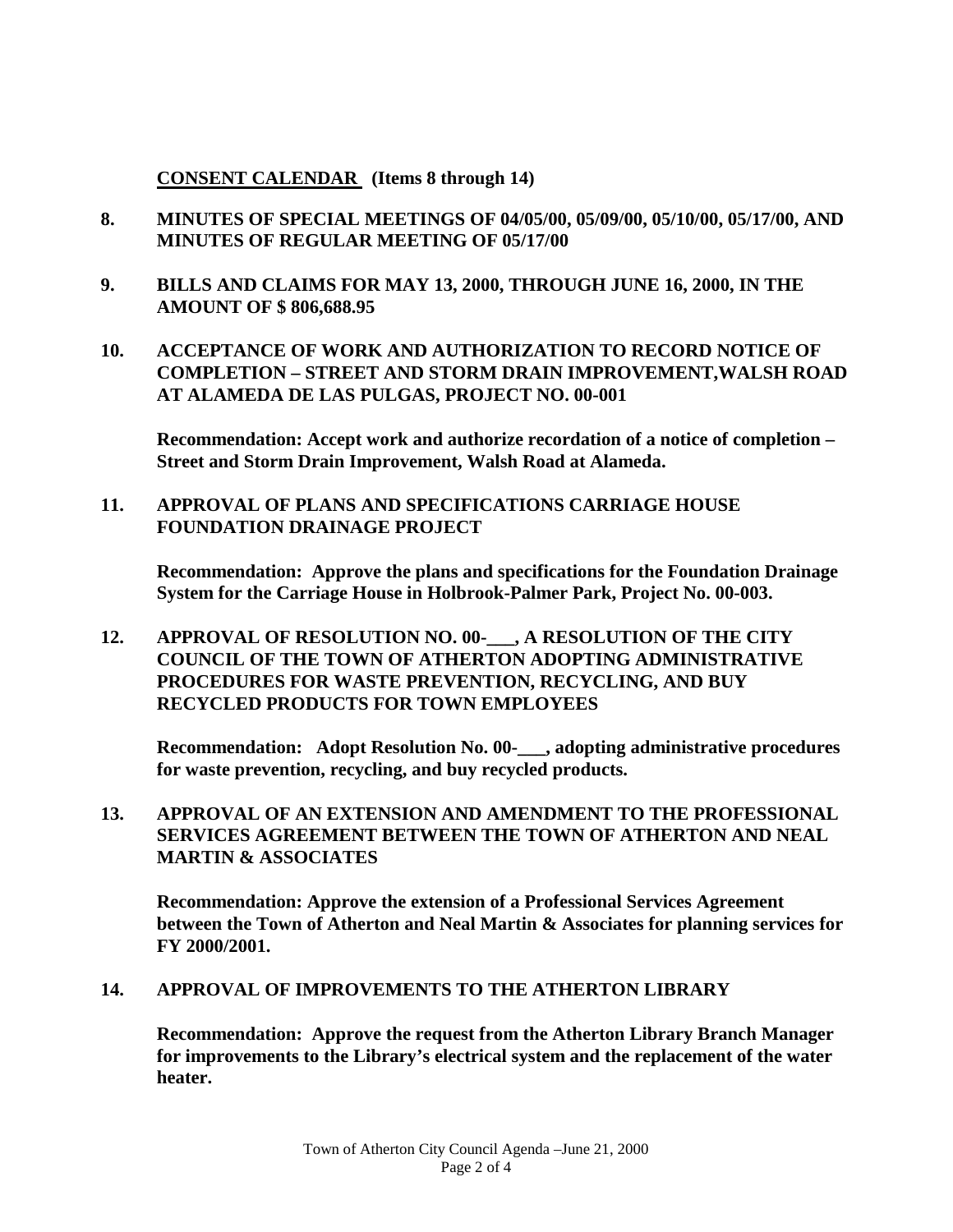**REGULAR AGENDA (Items 15 through 18)**

**8:10 P.M. 15. FIRST READING OF ORDINANCE NO.\_\_\_, AN ORDINANCE OF THE CITY COUNCIL OF THE TOWN OF ATHERTON ADDING A NEW CHAPTER 13.08 TO TITLE 13 OF THE ATHERTON MUNICIPAL CODE, TO REGULATE THE OCCUPANCY AND USE OF THE PUBLIC RIGHTS-OF-WAY BY CABLE TELEVISION SYSTEMS AND OPEN VIDEO SYSTEM, TO PROVIDE FOR THE ESTABLISHMENT OF FRANCHISE AND LICENSE REQUIREMENTS FOR CABLE TELEVISION SYSTEM AND OPEN VIDEO SYSTEM OPERATORS, AND TO PRESCRIBE CUSTOMER SERVICE STANDARDS AND MINIMUM REQUIREMENTS, TERMS, AND CONDITIONS APPLICABLE TO THE CONSTRUCTION, OPERATION, MAINTENANCE AND REPAIR OF THOSE SYSTEMS, AND REPEALING ALL ORDINANCES AND PORTIONS THEROF INCONSISTENT HEREWITH**

> **Recommendation: Approve the Cable Television Ordinance that was requested by the City of Palo Alto for all cities that are part of the JPA for cable-related needs and interests.**

**8:15 P.M. 16. AN URGENCY ORDINANCE OF THE CITY COUNCIL OF THE TOWN OF ATHERTON ADDING REGULATIONS PERTAINING TO CONSTRUCTION ACTIVITIES TO CHAPTER 15.40 OF THE ATHERTON MUNICIPAL CODE AND AMENDING CHAPTER 8.16 OF THE ATHERTON MUNICIPAL CODE**

> **Recommendation: Consider Urgency Ordinance No. \_\_\_\_, an ordinance of the City Council of the Town of Atherton adding regulations pertaining to construction activities to Chapter 15.40 of the Atherton Municipal Code and amending Chapter 8.16 of the Atherton Municipal Code.**

**8:45 P.M. 17. DISCUSSION: Fiscal Year 2000/2001 BUDGET**

**8:55 P.M. 18. DISCUSSION: ESTABLISHING AN ENDOWMENT FUND FOR HOLBROOK-PALMER PARK AND DESIGNATING THE NORTH MEADOW AS PERMANENT OPEN SPACE**

> **Recommendation: Provide direction to Town Staff on what the City Council seeks in the appropriate resolutions on these two issues.**